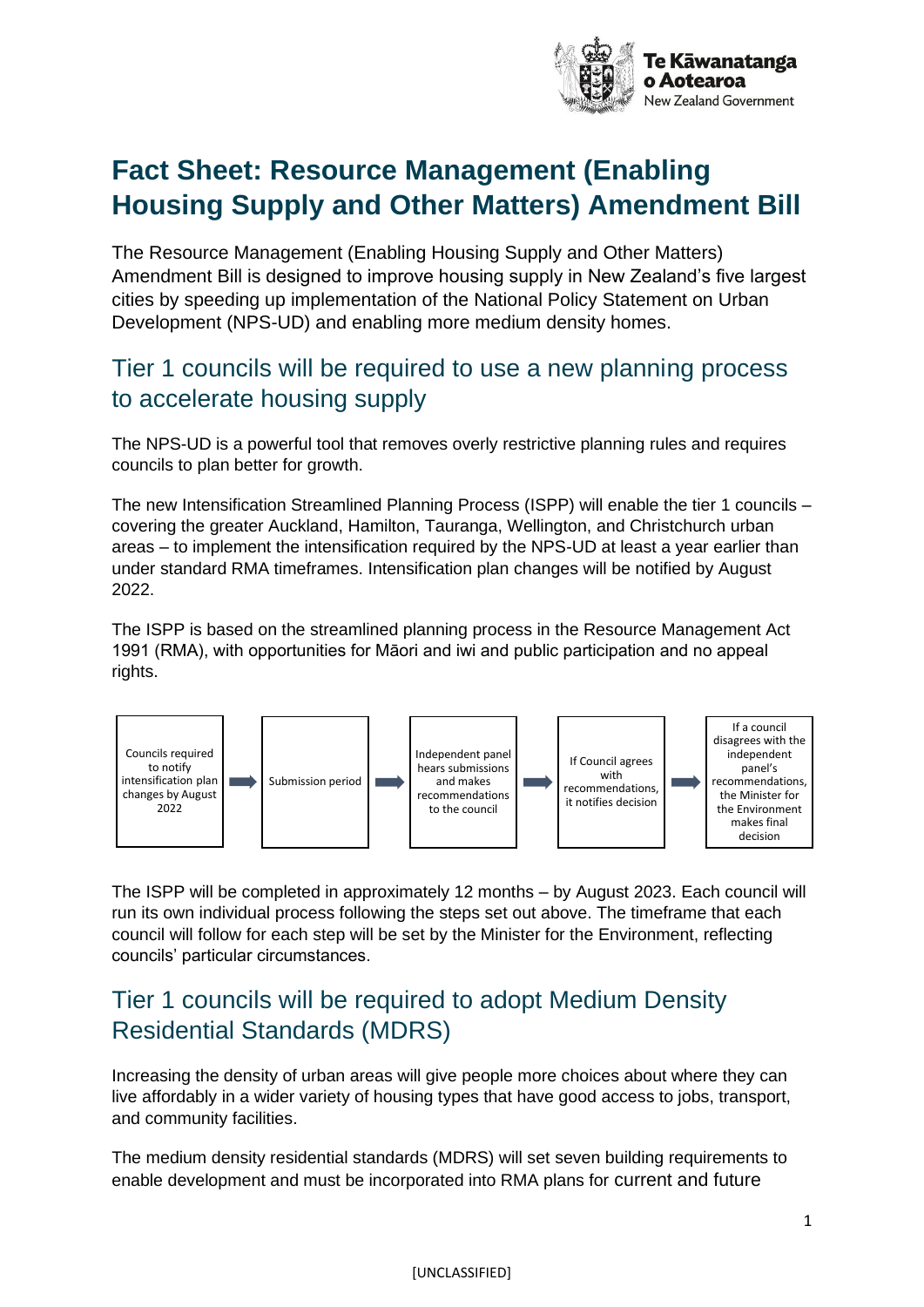

residential zones in Tier 1 urban areas. The requirements will enable landowners to build up to three houses of up to three storeys on their site as of right on most sites. This includes alterations to existing buildings.

The MDRS will enable medium density to be built across much more of our urban areas but will not require it. It will result in fewer resource consents being required and a simpler process that avoids notification when a resource consent is needed.

In many cases, these standards will have legal effect when plans are notified by August 2022, immediately enabling new supply.

# Proposed Medium Density Residential Standards

| Height                                 | up to       | 11 $m$ high + an additional 1 $m$ for a qualifying pitched roof                                |
|----------------------------------------|-------------|------------------------------------------------------------------------------------------------|
| Height in relation to<br>boundary      | up to       | 6m high at site boundary $+60^\circ$ recession plane                                           |
| Setbacks                               | as close as | 2.5m of the front yard boundary                                                                |
|                                        |             | <b>1m</b> of the side yard boundaries                                                          |
|                                        |             | <b>1m</b> of the rear boundary (except on corner sites)                                        |
| <b>Building coverage</b>               | up to       | 50% coverage of the site area                                                                  |
| Impervious surface                     | up to       | 60% coverage of the site are (ie. 50% building coverage plus<br>10% for pavement)              |
| Outdoor living space<br>(one per unit) | of at least | 15m <sup>2</sup> for houses at ground floor, with a minimum dimension of<br>3m                 |
|                                        |             | 8m <sup>2</sup> for houses with no ground floor per floor, with a minimum<br>dimension of 1.8m |
| Outlook space<br>(per                  | of at least | 3m x 3m space from a principal living room:                                                    |
| unit)                                  |             | From all other habitable rooms: 1m x 1m                                                        |

Council RMA plans must permit housing that at least meets the following:

Councils may choose to amend any of the above standards, so they are more enabling (i.e. providing greater heights or smaller outdoor spaces). Alternatively, developers may apply for a resource consent to undertake activities that are not permitted by the standards.

Links to tables comparing the new rules to existing Tier 1 Council provisions are below:

- existing single house/general residential provisions in Tier 1 council district plans
- medium density (or nearest equivalent) residential provisions in Tier 1 council district plans here

#### The MDRS will enable development from August 2022

The MDRS will have legal effect from the time the council notifies the relevant plan changes by August 2022 unless:

• a qualifying matter applies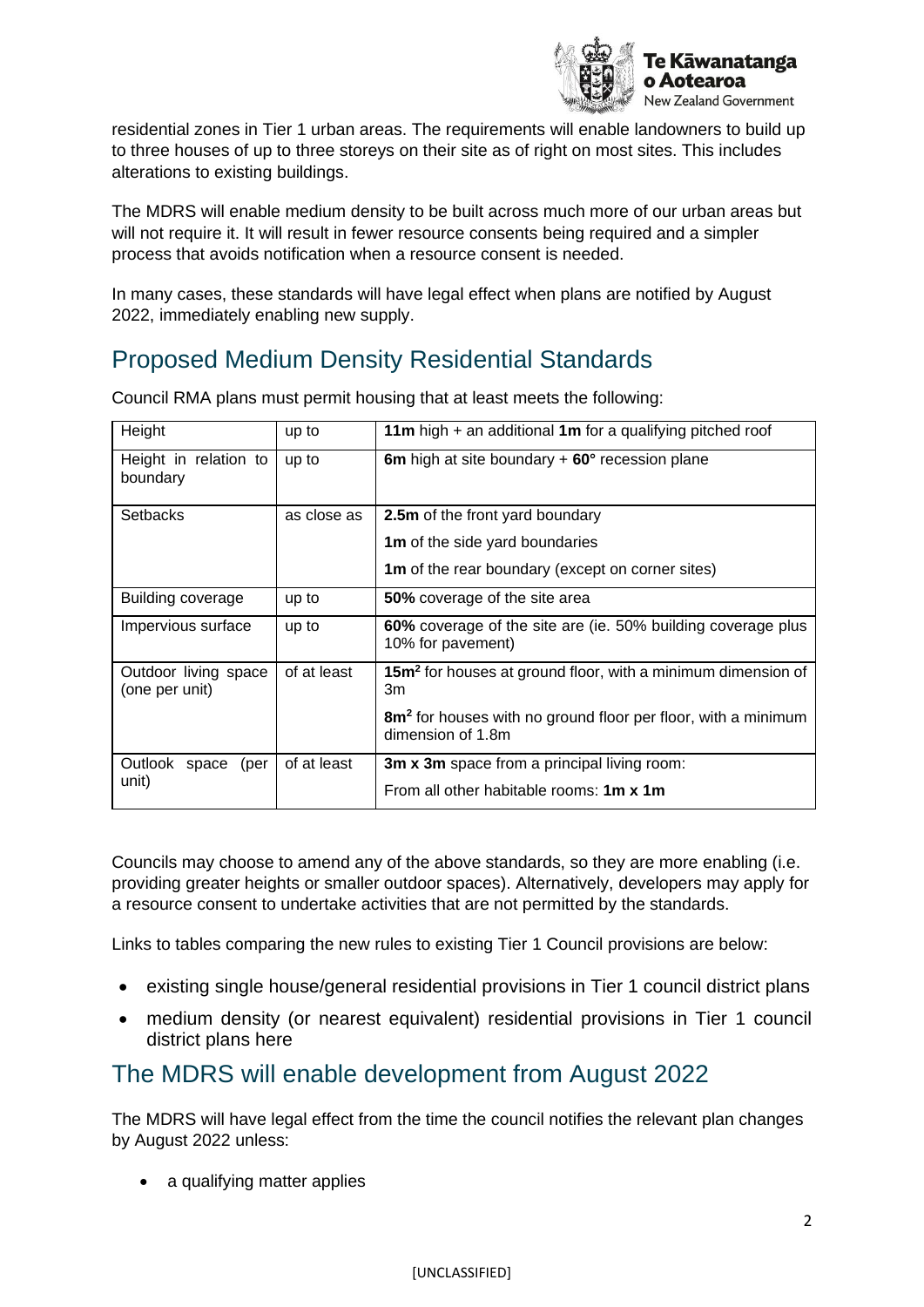

- the council has proposed more permissive height standards
- greenfield land is being rezoned to residential land.

In these cases, planning provisions will have legal effect once the plan change decisions have been completed and after the submissions and hearings period.

### Exemptions to the MDRS will ensure intensification is in the right places

Councils will be able to make zoning less permissive than the MDRS in areas where there are certain features. These features are referred to as qualifying matters and are currently listed in the NPS-UD. They include nationally significant infrastructure, natural hazards, open space provided for public use, heritage, and consistency with iwi participation legislation.

Qualifying matters do not necessarily prohibit development. They allow councils to reduce the amount of development allowed so the feature is managed appropriately.

#### Applying the MDRS to tier 2 councils

Tier 2 councils could be required by Order in Council (OIC) to use the ISPP to adopt the MDRS if the area is experiencing acute housing need. Tier 2 councils can provide information to the Minister of Housing and the Minister for the Environment on their housing need to help determine whether they meet the criteria.

#### Rezoning greenfield into residential land

Councils will be able to adopt and incorporate private plan changes within their intensification plan changes and progress them through the ISPP. This is in addition to rezoning greenfield areas they have identified. Greenfield land will be enabled to be rezoned as residential as part of the ISPP. The new zoning will then need to meet the requirements in the MDRS.

## Clarifying Policy 3(d) of the NPS-UD

Changes to Policy 3(d) of the NPS-UD will better clarify this policy and reduce workloads for councils. The policy 3(d) will be changed to focus solely on accessibility, rather than accessibility and demand, and will be more directive about how accessible areas should be identified.

| Tier 1 urban environment Tier 1 councils |                                                                            |
|------------------------------------------|----------------------------------------------------------------------------|
| Auckland                                 | <b>Auckland Council</b>                                                    |
| Hamilton                                 | Hamilton City Council, Waikato District Council, Waipa District<br>Council |
| Tauranga                                 | Tauranga City Council, Western Bay of Plenty District Council              |
| Wellington                               | Wellington City Council, Porirua City Council, Hutt City                   |
|                                          | Council, Upper Hutt City Council, Kāpiti Coast District                    |
|                                          | Council                                                                    |
| Christchurch                             | Christchurch City Council, Selwyn District Council, Waimakariri            |
|                                          | <b>District Council</b>                                                    |

#### Tier 1 councils